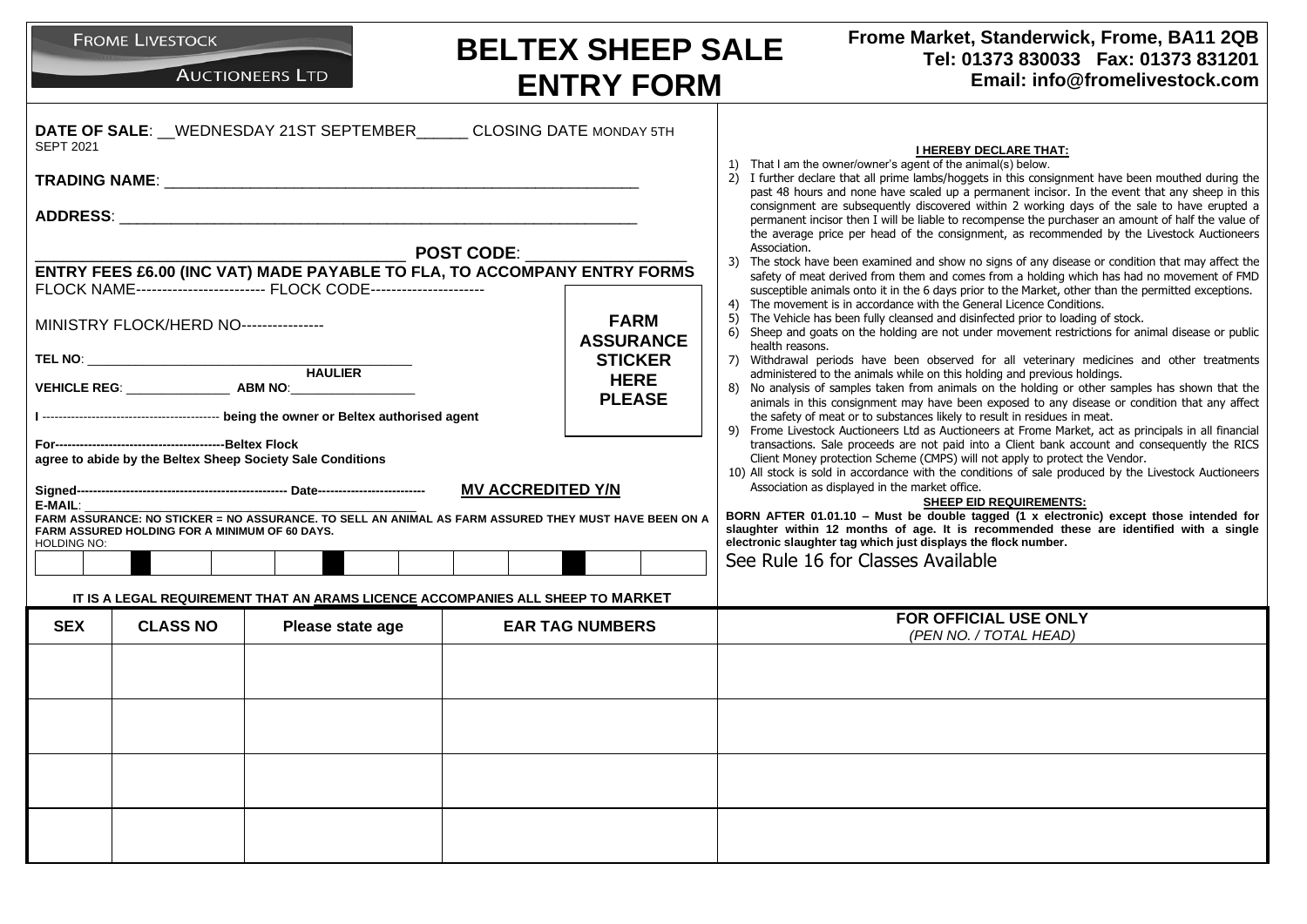1 All UK-bred sheep and imported sheep entered at Society sales must be fully registered and all fees paid prior to the sale.

2 All tags must comply with UK legislation and Society rules on identification.

3 Substitutes must be declared to the Society and Auctioneers 24 hours prior to the sale, and must be marked with a red dot on the loin.

4 Scrapie genotyping is voluntary. All sheep catalogued with scrapie genotype must have valid certificates (whether NSP or private test)

5 The upset (minimum price is 200gns at the FLA Sale.

6 All sheep entered for Society sales must be inspected by a panel of inspectors appointed by the Society.

7 The inclusion of any animal in the show and/or sale following any inspection is no warranty that the particular animal meets any criterion in respect of any standards or will do so in the future.

8 Entry forms- Entries will be returned if certificates are not included.

9 Sale ring rule- Any sheep which has not passed Society inspection must not be offered for sale, or advertised or promoted, in the ring.

10 Transfers- Any sheep to be sold at Society sales must be registered in the flock from which it is to be sold by 31st May in the year of sale.

11 Inspection – All sheep forward must be back-stamped with the lot number, failure to do so will result in rejection.

12 Any Rams with Semen retained before sale or females which have been flushed and embryos recovered before sale must be declared in the catalogue and announced at the time of sale. Failure to do so Will result in the purchaser having the right to return the sheep. Costs may be incurred.

13 Joint entries are not allowed. All members to enter their own sheep and be balloted individually.

14 No double entries allowed.

15 **Entry Fees - Rams £6.00 - Females £6.00 (both fees inclusive of vat) Cheques made payable to FLA LTD and must accompany the completed entry form.**

16 Classes available for all ages of Pedigree Rams & Females Class 1 – Aged Ewe Class, Class 2 Shearling Gimmer, Class 3 – Ewe Lamb, Class4 – Aged Ram, Class 5 – Shearling Ram, Class 6 – Ram Lamb

| <b>FOR OFFICE USE ONLY</b><br>Date Received-------------------- | Checked by-----------------------        |                                 |
|-----------------------------------------------------------------|------------------------------------------|---------------------------------|
| Pedigree Certificate-------                                     | <b>Geno Certificate-----------------</b> | <b>Administration Fee------</b> |